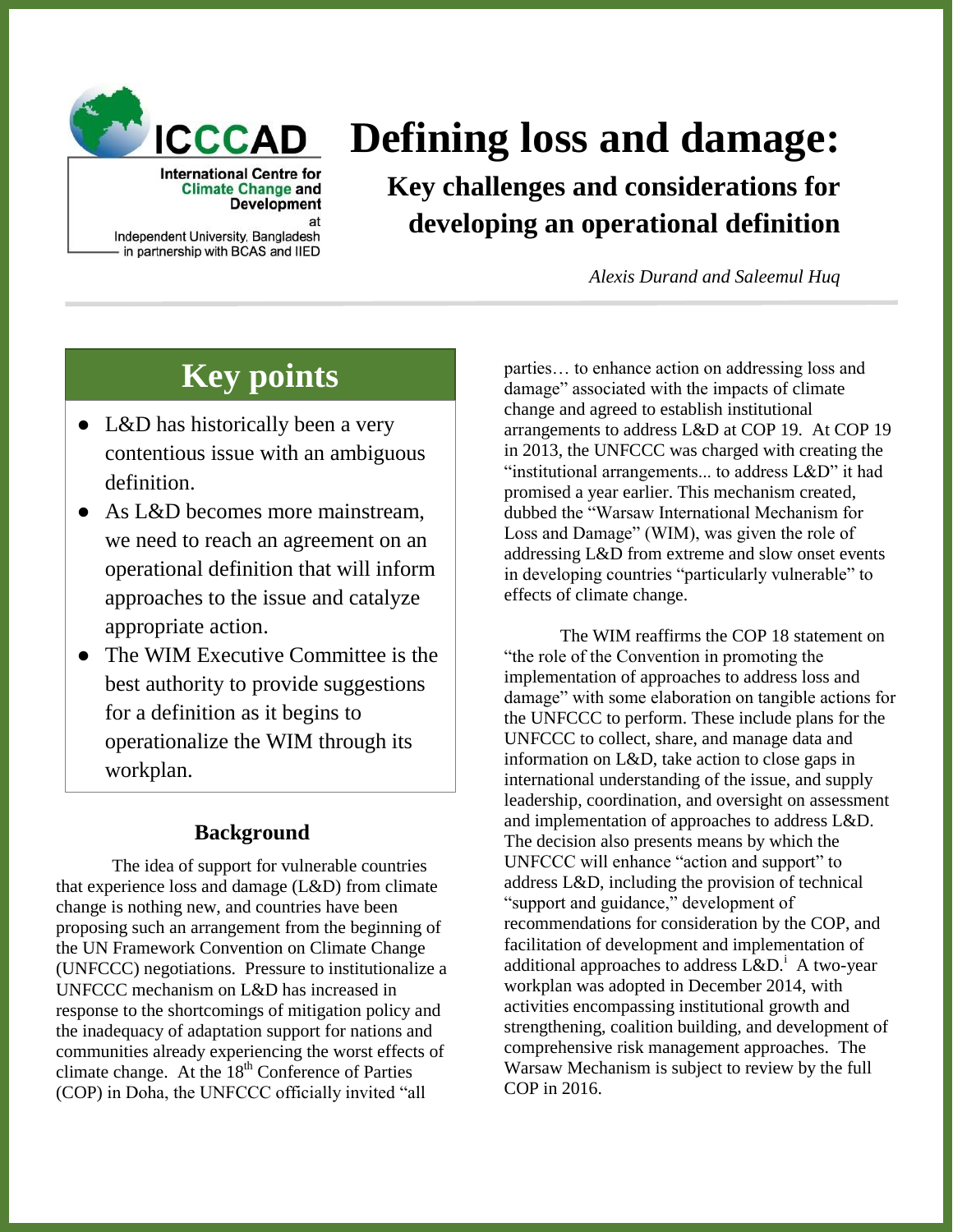Loss and damage has been a fraught issue in the UNFCCC negotiations in recent years, and definitions of the concept have been hotly contested. Because of the political and scientific context of the negotiations, creating a definitive L&D description has been challenging and has often been bypassed in order to make progress in other discussions. Although climate research is becoming more and more sophisticated, gaps in our understanding remain. For example, further research is needed on attributing L&D to anthropogenic climate change, if and how to quantify certain impacts, and approaches for assessing indirect impacts of climate change. The political environment at the international climate negotiations has also limited the development of an authoritative L&D definition. Disagreements about the scope and the role of an L&D mechanism drove compromises in the wording of the text, and the definition of L&D was left open-ended.

The deliberately ambiguous description enabled negotiators with different perspectives to agree on the WIM. Now that this outcome has been achieved, the Executive Committee of the WIM will begin to operationalize this decision through workplan activities. The creation of an operational definition will guide next steps. The UNFCCC calls for 'a range of approaches' to address L&D, which implies that L&D is a shifting and evolving concept that depends on context. This briefing does not aim to present a case for a restrictive or narrower definition for L&D, but rather presents background information about the evolving definitions of L&D to inform the development of a range of options for an operational definition to facilitate further progress. The Executive Committee is best positioned to provide leadership and consensus-building around the development of an authoritative definition.

#### **Literature Review**

This briefing describes and analyzes a range of proposed definitions of L&D in the literature to explore the evolving definitions and usage of the term "loss and damage" in the UNFCCC context and beyond. In order to explore similarities and differences between proposed definitions, a literature review of relevant scholarly articles and nonprofit publications was conducted. Some seminal papers before 2012 were included, but most materials written before 2012 were excluded in favor of definitions developed in the context of the drive for inclusion of L&D around the 2013 COP.

Although there is no official definition in the UNFCCC texts, the UNFCCC Subsidiary Body for Implementation literature review for its work programme on L&D uses the following working definition: "the actual and/or potential manifestation of impacts associated with climate change in developing countries that negatively affect human and natural systems."ii While this working definition is very broad, several sources provided a much narrower definition of L&D. Bouwer (2011) offers a narrower definition for the purposes of a review of climate change-related loss data, describing L&D simply as "damage from weather disasters."<sup>iii</sup> This description excludes loss and damage from slow-onset events, and limits the scope to direct impacts. Definitions must strive for balance between being restrictive enough to enable specific policy responses and expansive enough to facilitate flexibility as our understanding of L&D changes over time.

Most sources defined L&D as climate impacts that were not prevented by adaptation and mitigation measures, highlighting the dynamic interplay between adaptation, mitigation, and L&D policy development. For example, Verheyen (2012) refers to L&D as "damage that cannot be avoided through mitigation or adaptation."<sup>iv</sup> James et al. (2014) expand, observing that L&D is distinct from previously established frameworks: "Mitigation efforts have failed to prevent the continued increase of anthropogenic greenhouse-gas emissions… Adaptation is now unlikely to be sufficient to prevent negative impacts from current and future climate change."<sup>v</sup>

Many of the definitions focus on adaptation, framing loss and damage as a failure to adapt to climate impacts. Warner (2012) describes L&D as "the negative effects of climate variability and climate change that people have not been able to cope with or adapt to."<sup>vi</sup> In a later paper, Warner and Van der Geest (2013) describe how L&D emerges when an "adaptation deficit" is encountered.<sup>vii</sup> Huq et al. (2013) describe how L&D "is incurred when the costs of adaptation are not recuperated; or when adaptation efforts are ineffective, maladaptive in the long term or altogether impossible."<sup>viii</sup> By distinguishing L&D from adaptation, these definitions highlight the importance of institutionalizing L&D as a separate (although connected) issue under the UNFCCC, both to represent loss and damage accurately and to give the issue more "political weight."<sup>ix</sup>

Although the UNFCCC does not distinguish between losses and damages and often approaches the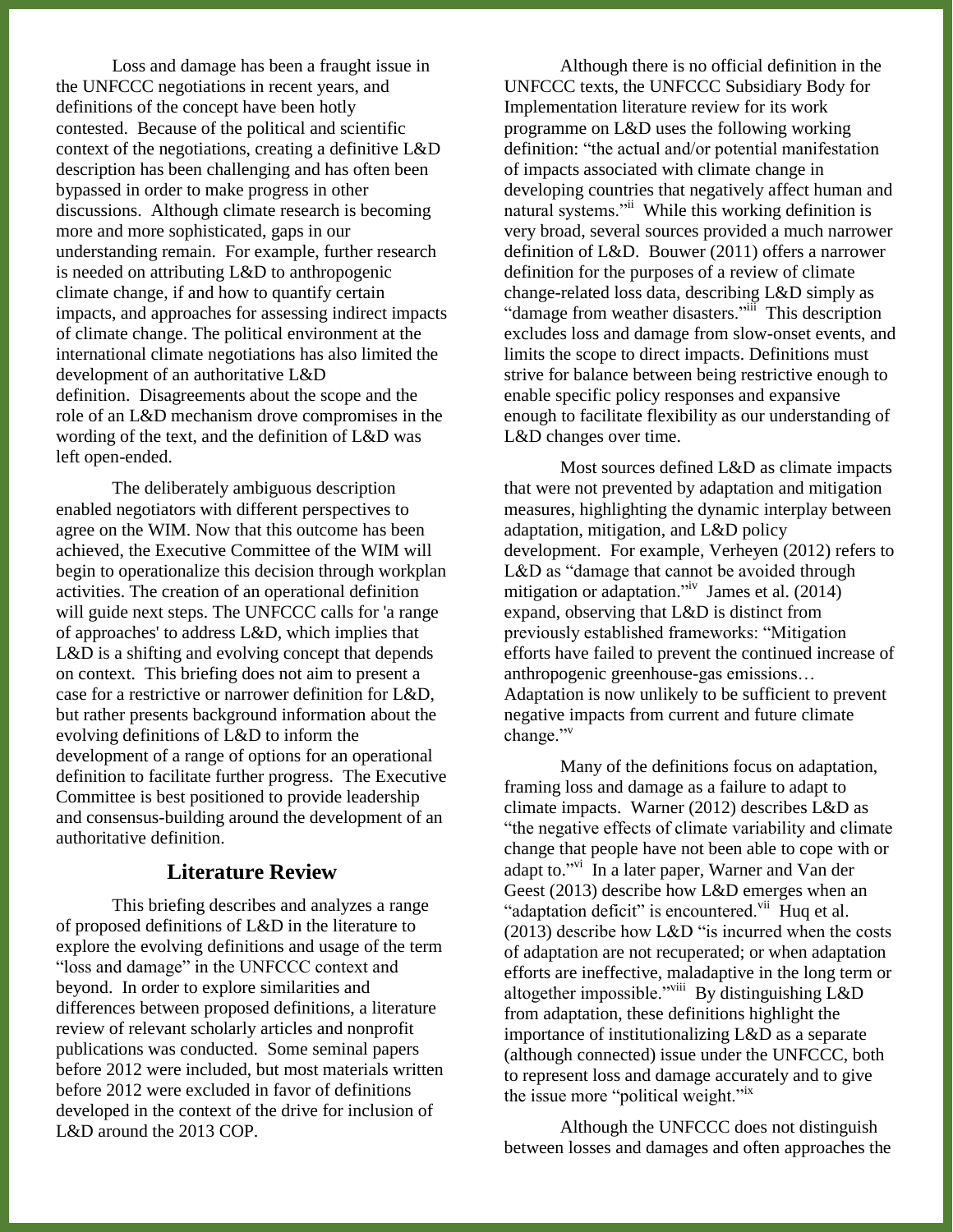two terms as largely synonymous, several definitions differentiate between the two. For example, Huq (2014) interprets losses as irrevocable and complete losses that "are lost forever and cannot be brought back once lost," using the examples of human lives, habitats, and species. He describes damages as harm to something "that can be repaired, such as a road or building or embankment."<sup>x</sup> This approach highlights the different implications of the two types of impacts, and may create a policy space to enable different supportive responses.

Definitions differ in regard to the avoidability of losses and damages. Warner and Zakieldeen (2011) describe how developing countries presented L&D as "unavoidable loss and damage from the adverse impacts of climate change," framing L&D as effects that have already been locked in as a result of inadequate adaptation and mitigation measures.<sup>xi</sup> Verheyen (2012) creates an expanded definition of L&D, distinguishing between avoided, unavoided, and unavoidable damages.<sup>xii</sup> Pinninti (2014) splits L&D into four sub-types: avoidable, residual, irreducible, and irreversible effects. Avoidable losses and damages are "adverse effects, especially disasters" that may be reduced through mitigation and adaptation efforts. Residual losses and damages refer to "the portion that accrues after adjusting for the effects of [climate change adaptation] in the context of adverse impacts." Irreducible damage is "the quantum of L and D, after allowing for the positive effects of [adaptation] and various hazard mitigation (including capacity building, prevention, and governance activities)." Irreversible damage is described as "When there is loss of life and/or the likelihood of regaining the original asset and income base… is very low."<sup>xiii</sup> A more nuanced definition that distinguishes between types of L&D could pave the way for policy responses that are better able to meet countries' needs. The approach to L&D highlights the relationship between adaptation, mitigation and L&D, and may have implications upon how L&D may be evaluated and addressed.

Some definitions provide further details about the range of challenges that may arise from L&D. For example, Hoffmaister et al. explicitly expand the definition to include long-term effects and spell out possible results, defining L&D as the "challenges in the medium and long-term associated with permanent losses, loss of ecosystems, loss of livelihoods, noneconomic losses, loss of statehood and the associated challenges with migration and displacement, among others."<sup>xiv</sup> A description of types of L&D may not be

necessary in an operational definition, as the Cancun Framework outlines impacts that may qualify as losses and damages from climate change "including sea level rise, increasing temperatures, ocean acidification, glacial retreat and related impacts, salinization, land and forest degradation, loss of biodiversity and desertification." xv

#### **Discussion**

Shifting priorities and themes have marked the debate over L&D in the UNFCCC. For example, the inclusion of slow-onset events into a definition of L&D was raised in 1991 in the AOSIS proposal for insurance assistance for victims of sea-level rise, before the convention was yet in force. The theme of migration and displacement, however, has emerged more recently as discussion of climate-influenced migration attains a higher profile in the negotiations. Different actors pressure for L&Drelated issues that align with their priorities to be included in the scope of L&D.

Existing definitions highlight the dynamic interplay between mitigation, adaptation, and L&D. The definitions make it clear that the shortcomings of mitigation and adaptation will result in L&D, and that some L&D will be unavoidable. The definitions suggest the connections between the work of the WIM and other existing efforts, instruments, and activities that aim to prevent L&D. For example, National Adaptation Plans and Disaster Risk Reduction efforts are preemptive efforts to avert losses and damages. While this kind of support is necessary to prevent L&D, many L&D impacts will remain despite mitigation and adaptation action.

While international support architecture is relatively well-established for adaptation, institutional arrangements for L&D must be expanded. Insurance is a widely accepted method to combat development issues, and has become one of the first widespread L&D instruments. Earlier this year, the G7 announced that they would expand climate insurance to 400 million of the world's poor by 2020. For those who think of L&D as a taboo topic, insurance has proven an acceptable way to plan for the future. Redefining L&D as beyond adaptation may facilitate the creation of further appropriate arrangements.

Several major differences persist between definitions, including the way L&D is presented, the range of impacts included, and the distinction between losses and damages. The way L&D is presented